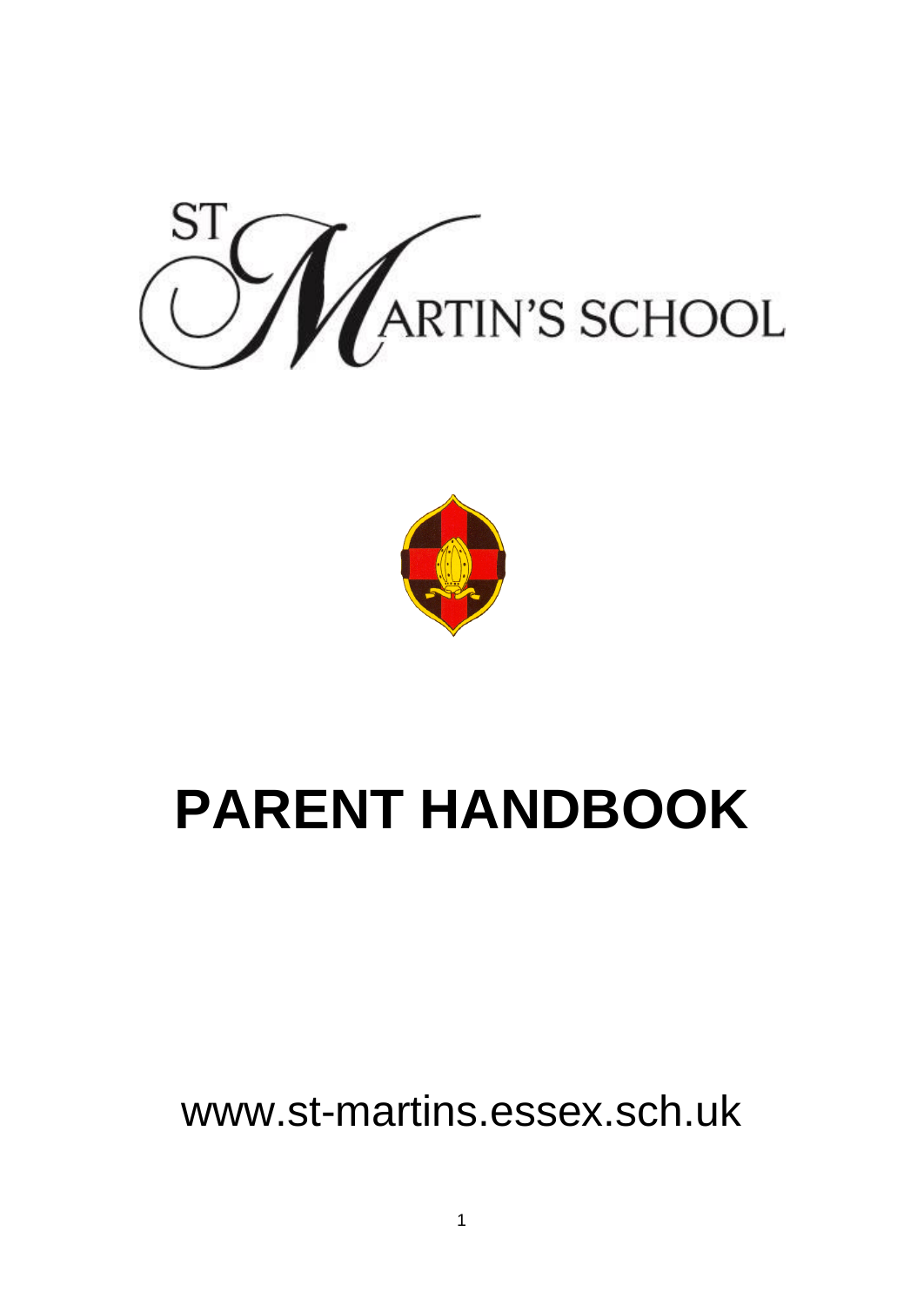## **CONTENTS**

| <b>TOPIC</b>                | <b>PAGE</b> |  |  |
|-----------------------------|-------------|--|--|
| Curriculum                  | 3           |  |  |
| Homework                    |             |  |  |
| <b>Healthy school</b>       | 6           |  |  |
| Administrative arrangements |             |  |  |
| Specimen timetable          | 10          |  |  |
| School uniform              | 11          |  |  |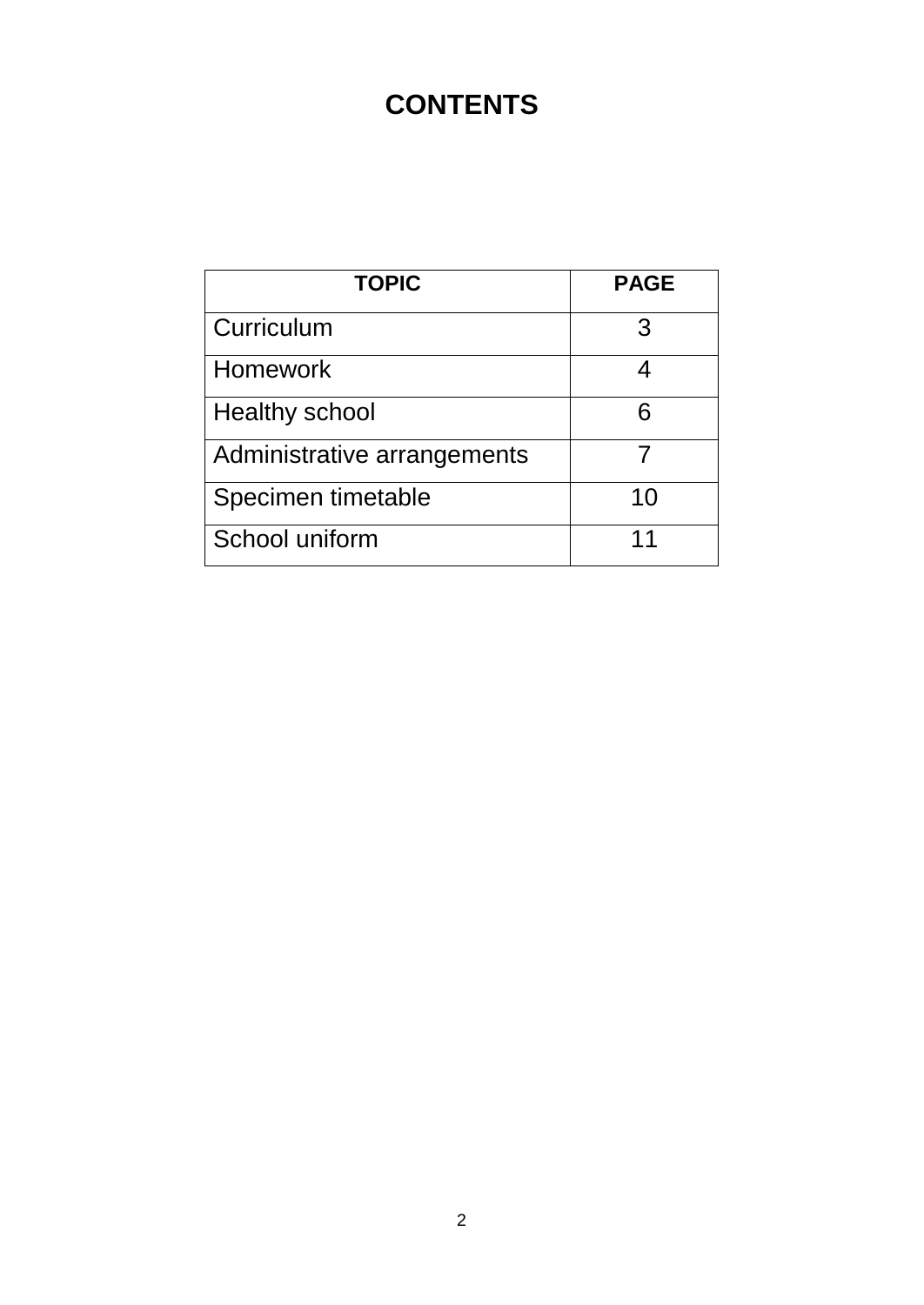## **CURRICULUM**

Our curriculum is designed to help every learner to achieve and be the best they can be. We have constructed a curriculum that is ambitious and designed to give all leavers, the knowledge and cultural capital they need to succeed in life.

We provide a curriculum that is coherently planned and sequenced towards cumulatively sufficient knowledge and skills for future learning and employment. All students study the full curriculum during key stage three and choose their options mid way through Year 9 for key stage four. Students are placed on two separate pathways (the full Ebacc pathway or the traditional pathway).

In key stage four, students study English Language, English Literature, Maths, Science and PE Core. Students select a further four GCSE options, some option choices are directed by the school and some option choices are free for students to choose from a wide range of subjects. In key stage five, students have the option of studying either three or four A levels and/or a variety of BTEC qualifications.

The vast majority of students at every key stage achieve outstandingly well and are extremely well prepared for the next stage of their education, employment or training. The students gain extensive qualifications that allow them to go on to destinations that meet their interests, passions and aspirations.

#### **Clubs and extracurricular activities**

We have a large number of clubs and activities, which run at lunchtime and after school and we actively encourage students to get involved in any that interest them. In addition, we have a packed list of school trips that we run, all of which enhance the holistic experience and learning of our students.

#### **School Day**

| Session             | Start   |
|---------------------|---------|
| Movement time       | 8.25am  |
| Registration        | 8.30am  |
| Movement time       | 8.50am  |
| Period 1            | 8.55am  |
| Movement time       | 9.55am  |
| Period <sub>2</sub> | 10.00am |
| Break               | 11.00am |
| Movement time       | 11.20am |
| Period 3            | 11.25am |
| Movement time       | 12.25pm |
| Period 4            | 12.30pm |
| Lunch               | 1.30pm  |
| Movement time       | 2.10pm  |
| Period 5            | 2.15pm  |
| End                 | 3.15pm  |
|                     |         |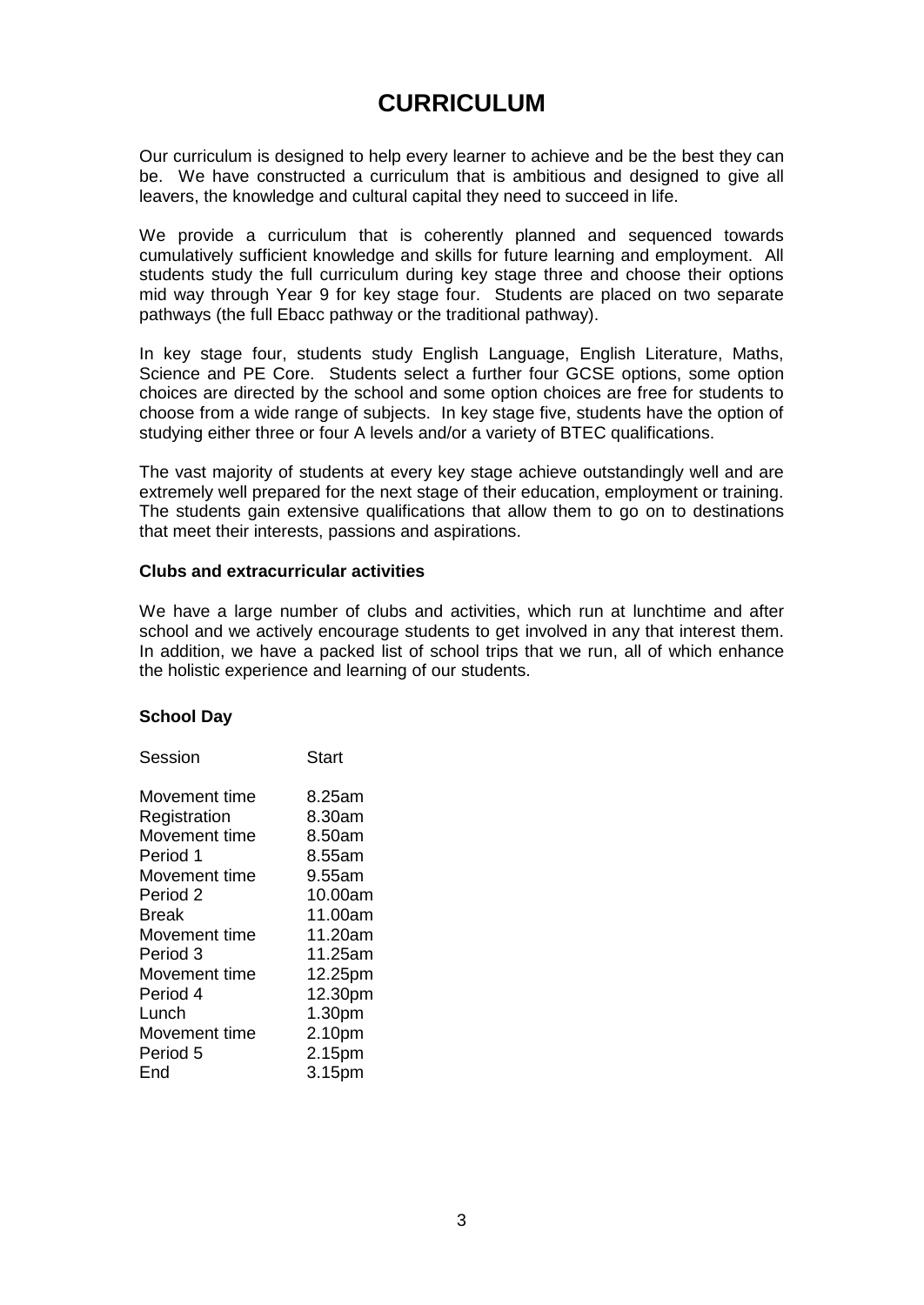## **HOMEWORK POLICY**

Homework can make an important contribution to the learning process and contributes to the development self-directed learning. This is clearly understood by the vast majority of our parents. It is the policy at St Martin's to set homework on a regular basis to build on what is being taught in lessons at school.

Homework may take the form of a variety of tasks and will serve a range of purposes. These include:

- to consolidate and complete work begun with the teacher in the class, thus strengthening the learning process;
- to prepare forthcoming work;
- to encourage independent learning;
- to extend the range of available resources e.g. ICT books and information at home, libraries, asking other people;
- to prepare and complete project work and examination coursework;
- to undertake other types of research, e.g. to find out about the life and work of a pioneer in a particular field of study.

Please refer to the exert below, taken from a letter parents received last year.

#### *Re: Homework*

The below statement relates to the key stage three homework timetable and states:

The homework timetable is designed to ensure that students are not inundated with work to complete on a particular night. All homework should be completed in the back of exercise books, with dates and titles underlined. The KS3 homework timetable is created so that homework is distributed as evenly as possible throughout the week. A copy of the KS3 homework timetable can be found on the school website. All students in KS3 will be issued with an individual timetable and homework diary. There will be occasions when homework is due but may not be set. On these occasions, students can take the opportunity to revise or read around the subject.

The internet is a fantastic resource for everybody and the BBC Bitesize website can also be used for other subjects. A snapshot of the website is attached.

To access the BBC Bitesize website:

- Search BBC Bitesize
- Click on secondary
- Click on England KS3 which will lead you to the subject menu below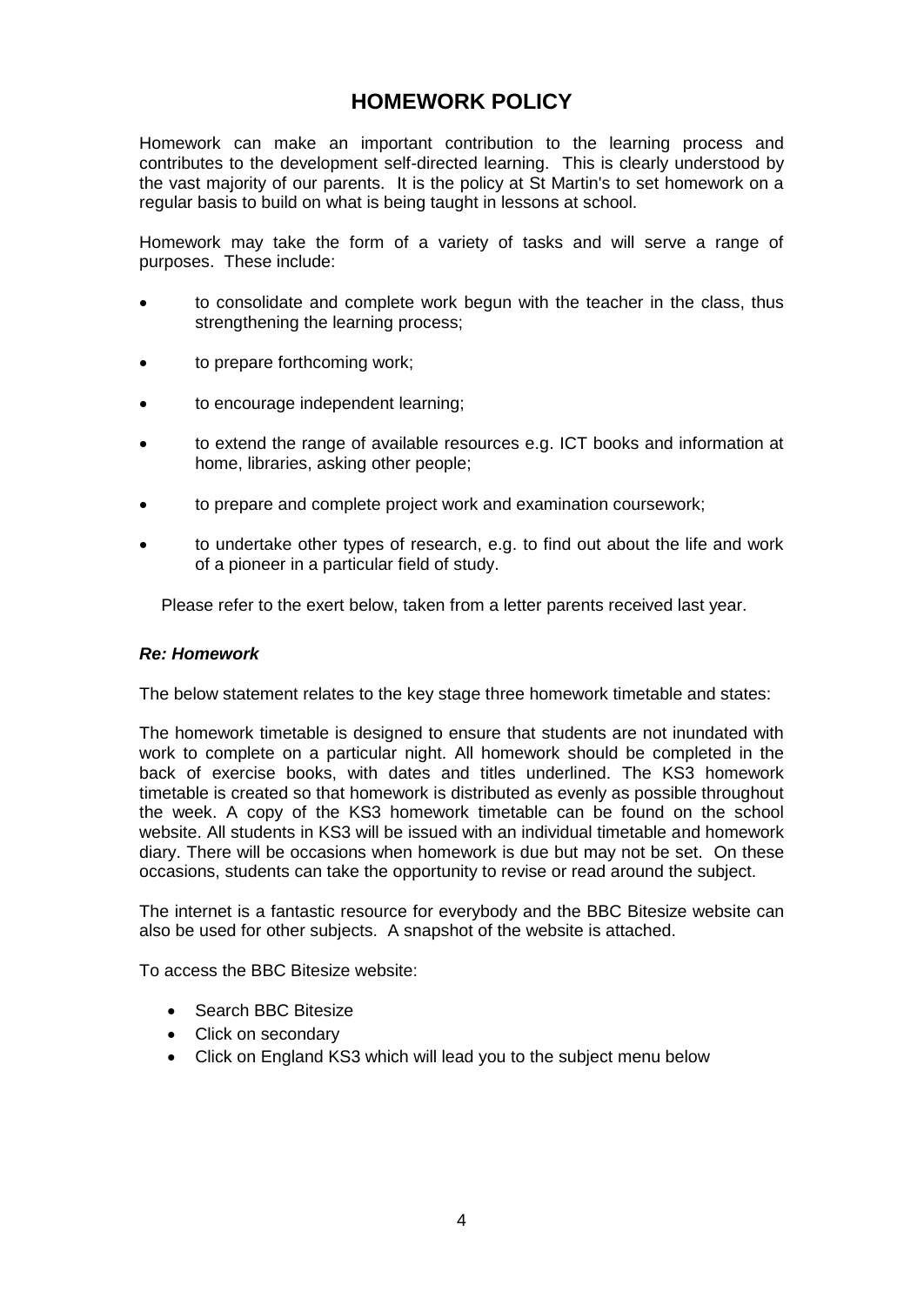## **All KS3 subjects**



During key stage 4, due to the structure of varied deadlines, greater independence and flexibility is required with exam study. Students will not be required to follow a prescriptive timetable, however we expect students to adhere to Department for Education guidelines which states that students should complete between 1.5 to 2 hours of homework per night or around 10 hours per week:

Proportionally as a guide, we expect around 20% of this time to be spent separately on English, maths and science and around 10% per option subjects.

It will be at staff discretion whether the homework is set over one longer task or several shorter tasks to accumulate the required hours of expected home study. We expect staff to allow a 48-hour turnaround as a minimum from setting work to the deadline.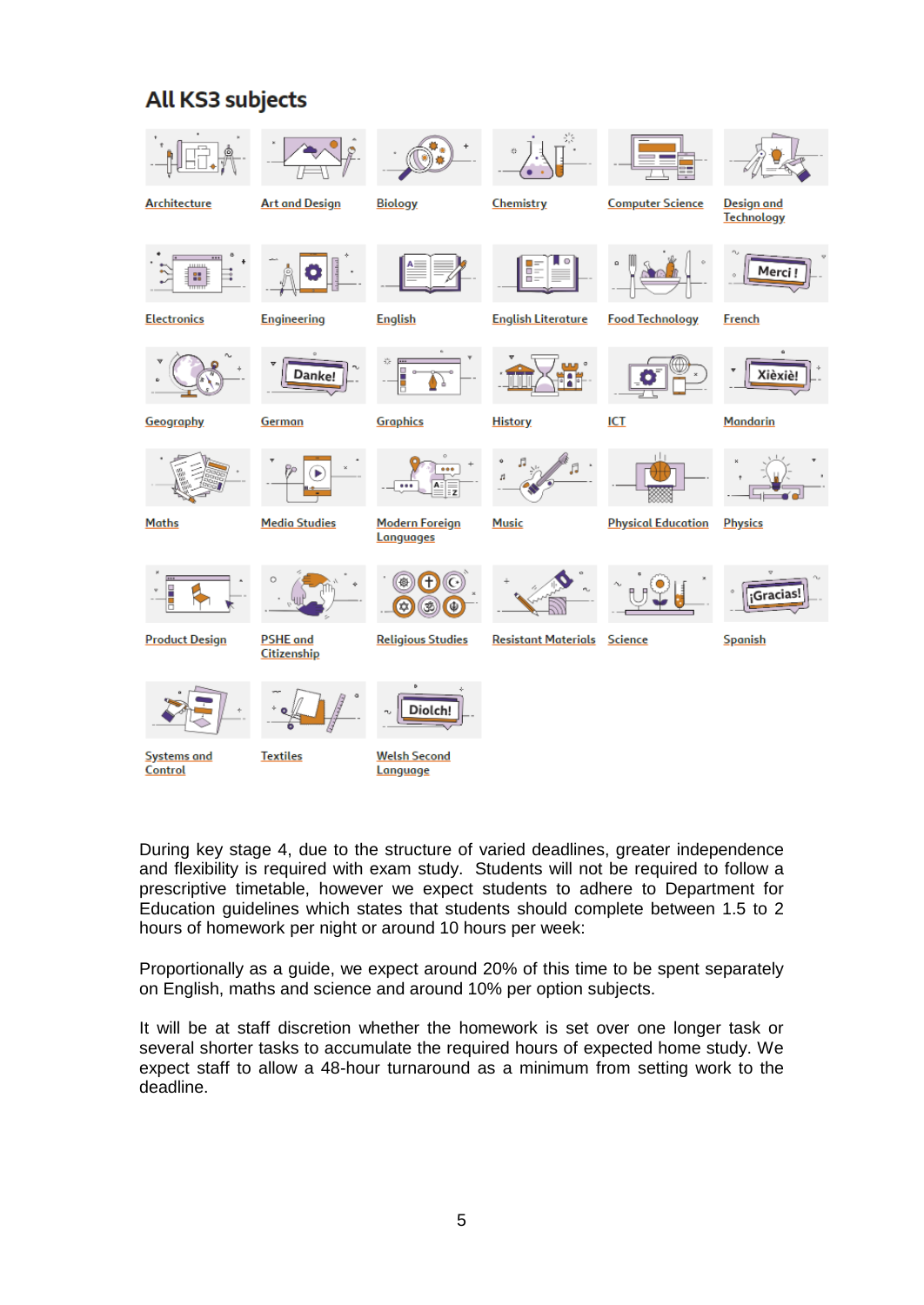#### **SCHOOL CATERING**

St Martin's has been accredited with Healthy Schools status. Here is a sample menu.

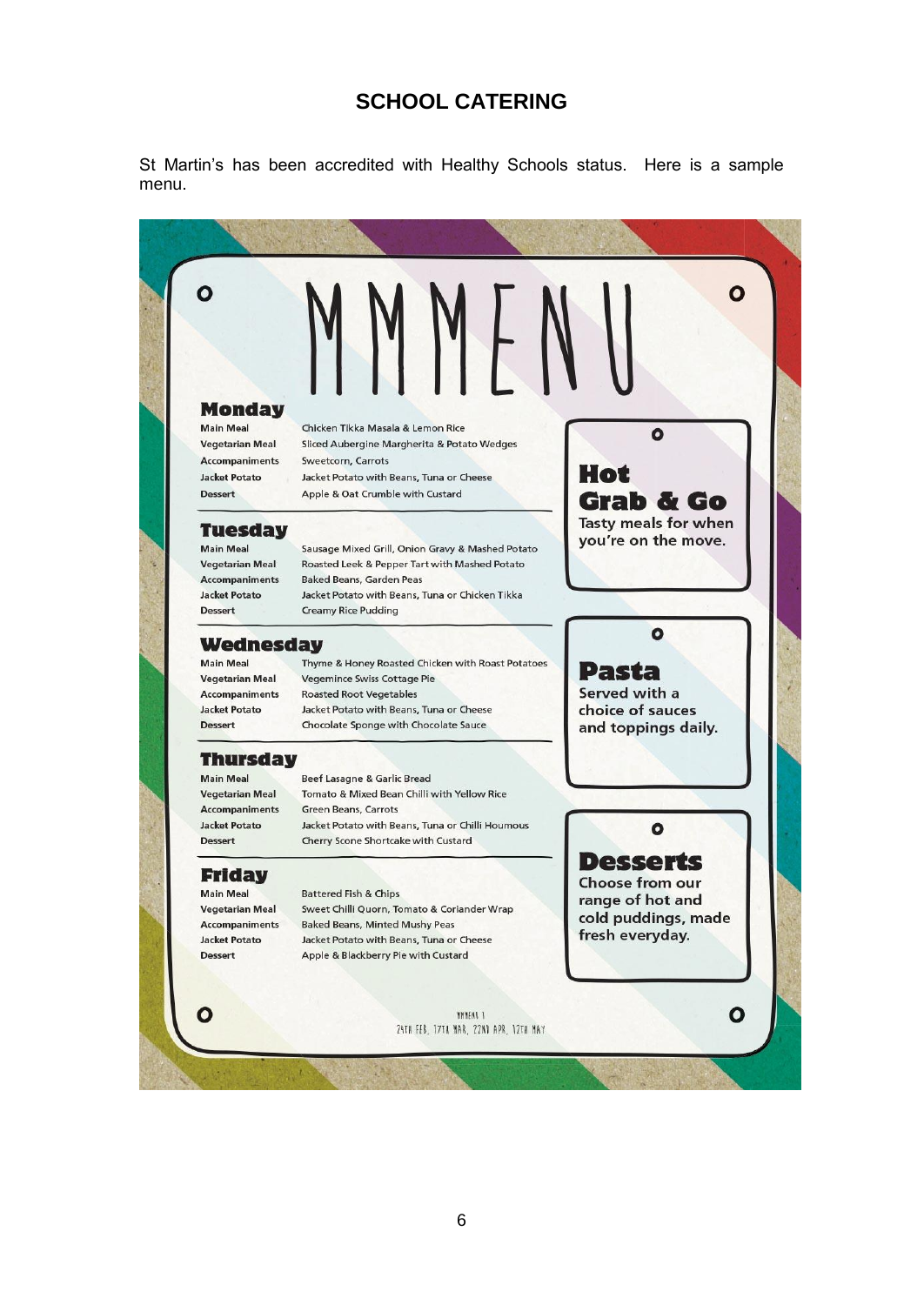#### **GROUP CALL**

We use software called GroupCall to either text or e-mail parents as appropriate. We only use the text facility to contact parents about urgent matters. Where parents do not have access to e-mail at home or work, we are able to send a printed copy home via the student's register. Communication is vitally important, of course, and so we do need parents to notify us of any changes of personal information at the earliest possible time.

#### **THE IMPORTANCE OF GOOD ATTENDANCE AND HOW YOU CAN HELP US IMPROVE ATTENDANCE**

If your child is absent through ill health or any other reason, please let us know by 9.00am on each day of absence via the relevant Year Administrator. Parents will be required to leave a message explaining why their child is not in school. When the student returns to school, parents are required to send a letter to the Form Tutor confirming the reason and the number of days absent.

Regular checks are made of registers each morning and if the student appears to be absent the school will initiate the automatic ringing system which will telephone the parent to advise them that their child is absent. If there is no response, the machine will telephone other contact numbers which have been given. This will be repeated every hour until we get a response or until 7.00pm that evening. It is therefore imperative that the contact numbers given on the admission form are up to date and correct, and any changes should be advised to the relevant Year Administrators.

#### **FAMILY HOLIDAY ARRANGEMENTS**

Students' absence for family holidays during term can adversely affect their progress and examination performance.

The Headteacher has the discretion to grant holiday leave during term-time. Applications will be considered on merit.

#### **BREAKTIME ARRANGEMENTS**

Food and drink may be purchased from the South Hall, Key Stage 4 Refectory, Food Cube or the Outback food outlet.

#### **LUNCHTIME ARRANGEMENTS**

| South Hall:            | This hall is for students wishing to<br>purchase cooked meals and for Years |  |  |  |
|------------------------|-----------------------------------------------------------------------------|--|--|--|
|                        | 7-9 who have packed lunches.                                                |  |  |  |
| North Hall:            | This hall is used by students in Years                                      |  |  |  |
|                        | 10-11. This area will not be available                                      |  |  |  |
|                        | during examination periods.                                                 |  |  |  |
| Key Stage 4 Refectory: | Hot food, sandwiches and refreshments                                       |  |  |  |
|                        | are available.                                                              |  |  |  |
| Food Cube and Outback: | Light snacks and drinks are on sale at                                      |  |  |  |
|                        | the Food Cube on the patio area near                                        |  |  |  |
|                        | the swimming pool.                                                          |  |  |  |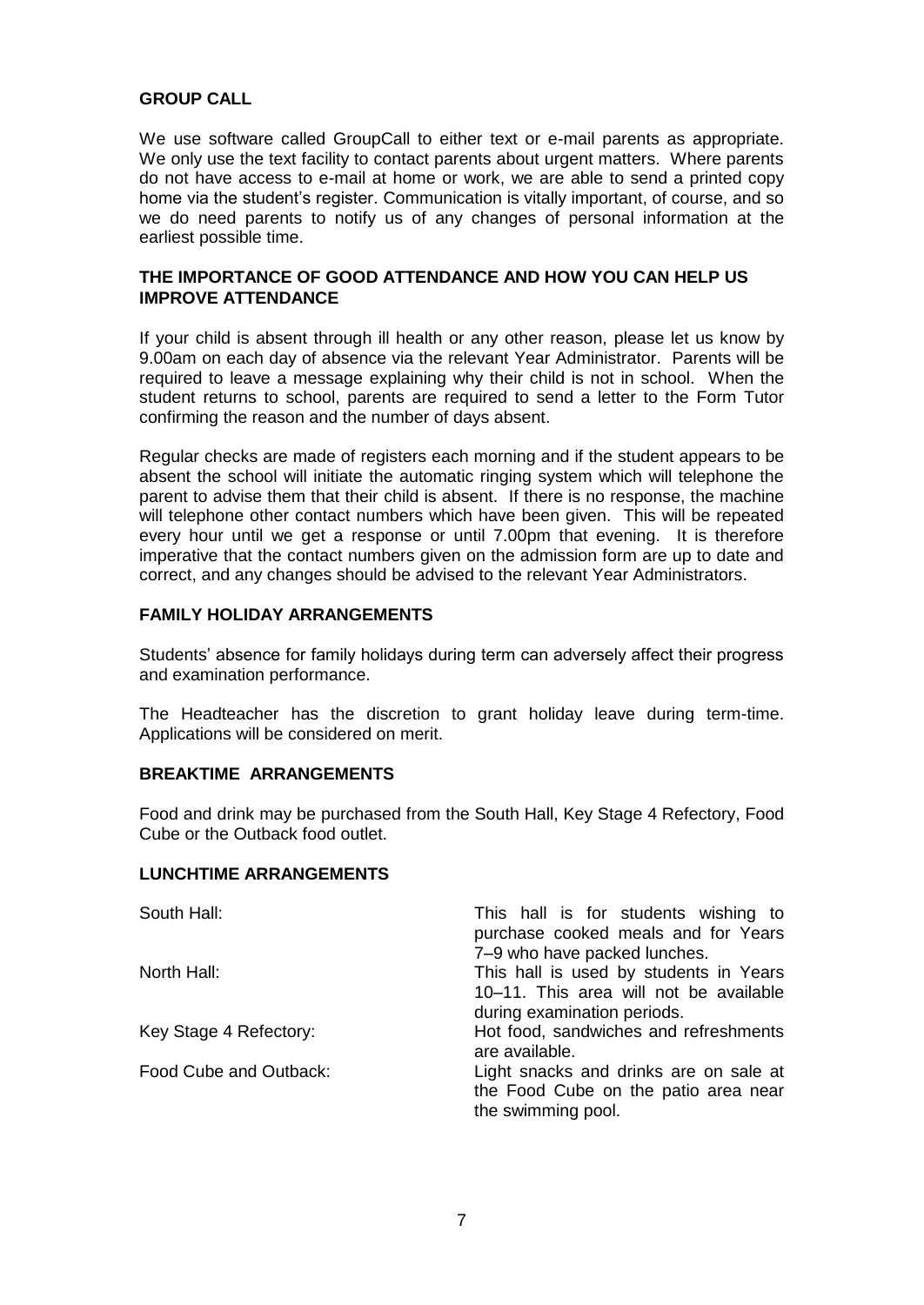#### **ARRANGEMENTS IN CASE OF SEVERE WEATHER**

If heavy snow or other severe weather results in dangerous conditions, we may decide not to open the school. We will notify you as soon as possible via Twitter and the school website.

#### **TWITTER**

The school has a Twitter account that will be used to keep all those that follow us up to date with the latest news. You can sign up at [https://twitter.com#!/StMartinsSch.](https://twitter.com/#!/StMartinsSch)

#### **LOST PROPERTY**

Since the school cannot accept responsibility for lost property, parents are asked to ensure that all clothing is clearly and indelibly marked with the student's name. Should a child mislay property, they should report it immediately to their relevant Year Administrator.

#### **MEDICAL ROOM**

A medical room is available in the north building for students who feel ill but it is our policy to contact parents, so that arrangements can be made for students to go home as soon as possible. Children are not sent home unless parents have been informed.

Students must not call home prior to going to the medical room as this can lead to confusion. Students are required to have a note from the teacher to attend the medical room during lesson time.

If your child is required to take medicine during school hours, a separate request form to administer the medication must be completed; this form can be obtained from the main reception or medical room. It is not school policy for children to carry medicine on their person. All medication must be handed in by the parent or carer, who are responsible for keeping all medication up to date and disposing of out of date medicine.

#### **MOBILE PHONES**

Students are permitted to bring mobile phones to school as they can be extremely useful in terms of their safety on the journey to and from school. However, they must be switched off upon arrival at school and should only be turned on again at the end of the school day. There will be occasions when teachers give permission for them to be used in the classroom to enhance and support learning. Mobile phones and audio equipment are brought in entirely at students' own risk.

#### **LOCKERS**

Lockers are available in most subject areas so that students may use them during the day. Students can purchase their own padlock or purchase a padlock from the finance office for £5.00. All lockers must be cleared at the end of each school day.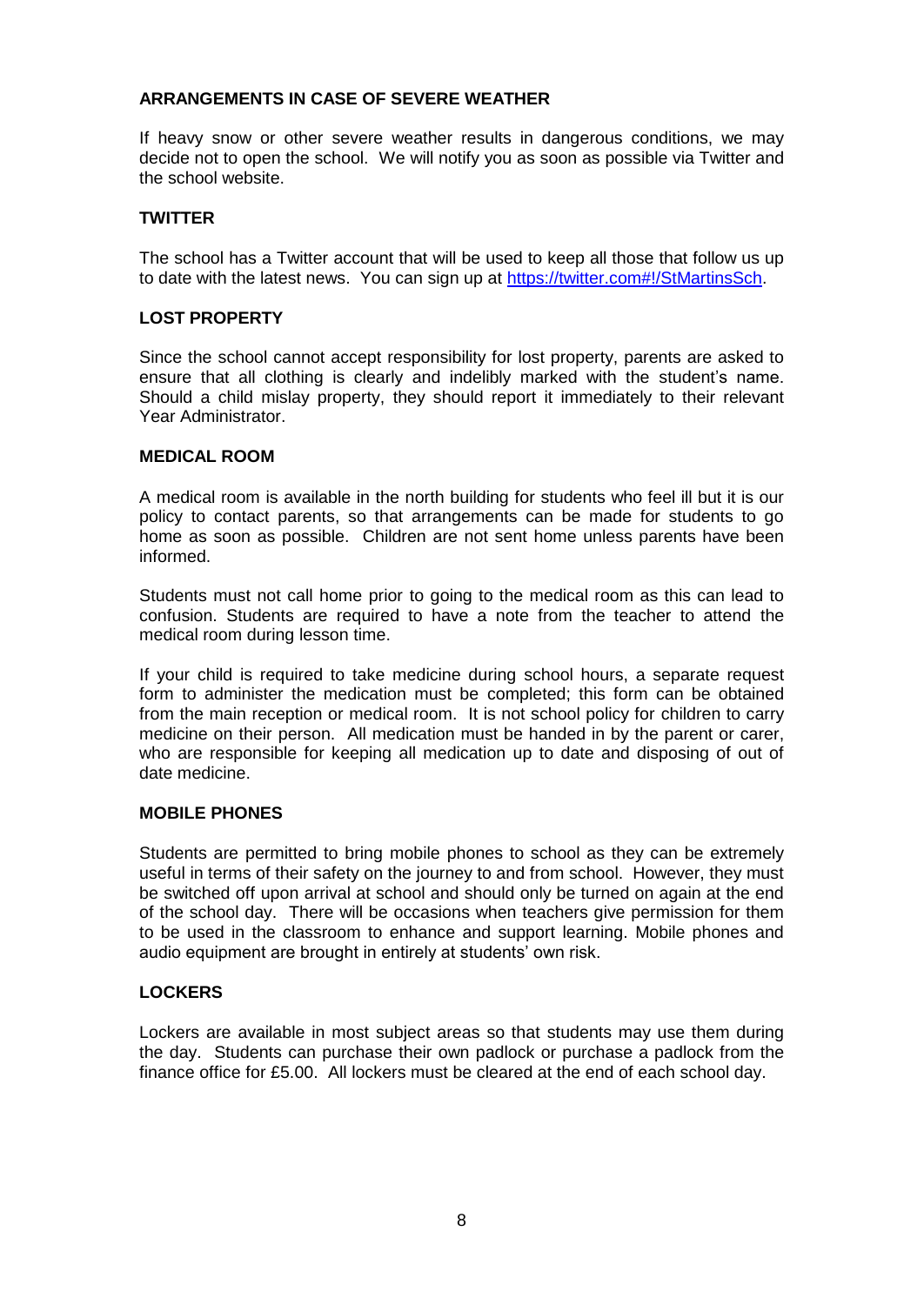#### **PHOTOGRAPHS OF STUDENTS**

Photographs of students are often taken to illustrate the range of work they undertake at school or to celebrate their particular success. These photographs are used for various purposes including press releases, Focus magazine, the prospectus and wall displays.

Many students volunteer to do this and their willingness to take part is very much appreciated. However, if you have any reservations about your child being involved at any time, please do not hesitate to write to the school.

#### **BICYCLES**

Students may cycle to school. Bicycles should be placed in the racks provided and securely padlocked. Bicycles must not be ridden in the school grounds. The school cannot accept responsibility for damage, loss or theft of bikes whilst on the school premises.

#### **RIDING BICYLES TO SCHOOL**

Most of our students who ride to school do so very safely and sensibly. The following should be adhered to:

- Cyclists should enter and exit the school via the north drive or by the footpath on the south site.
- Cyclists must walk their bikes when on the school premises.
- Cyclists must not use the school field to enter and exit the school premises.

#### **PARENTS' CARS ON SCHOOL PREMISES**

We have a one-way system in order to make it safer for students. Therefore, it is important that all parents follow this system when dropping off students at times that the coach park is in use by coaches and when collecting students between 3.15pm and 3.35pm. This system applies to all parents' cars but excludes the coaches and taxis. Parents should not normally use the north drive for entrance and exit to the school site.

Some parents understandably find it frustrating that it takes so long to go round the one way system but we must always put students' safety first. Your co-operation on this important matter is much appreciated.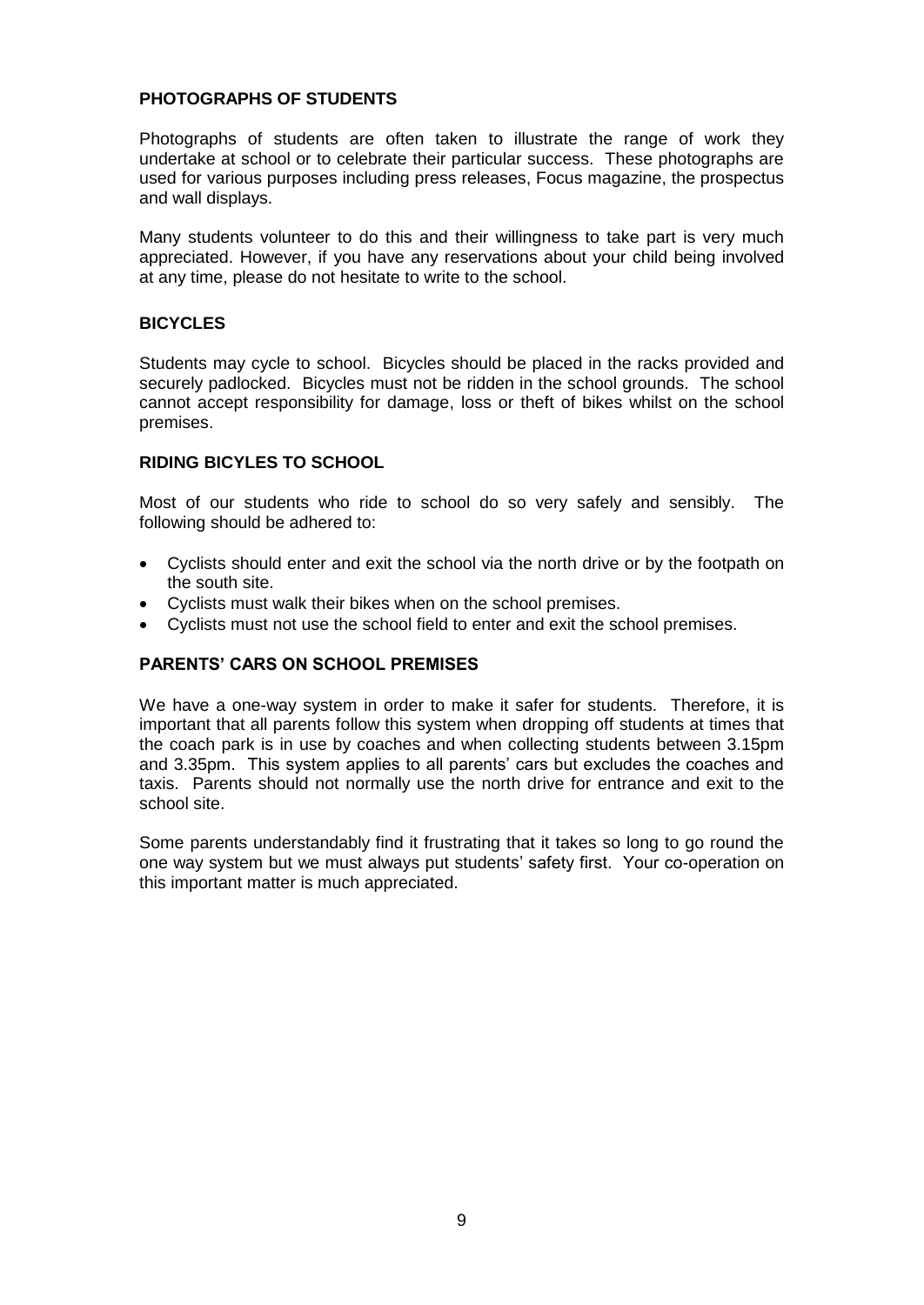### **SPECIMEN TIMETABLE YEAR 7**

|      |                                          |                                                                                  | 3         |                                                                  | 5                                                                           |  |
|------|------------------------------------------|----------------------------------------------------------------------------------|-----------|------------------------------------------------------------------|-----------------------------------------------------------------------------|--|
|      | Sc                                       | Ar<br>MonA TAL SIOS SCI ALE CIO4 AR RPA S007 TE HTU NIO7 MFL GMC SIIS MA         | Dt        | Нi                                                               | Ma                                                                          |  |
| TueA | Pe                                       | Ar<br>SSM North Hall KJE C103 AR KCA 8004                                        | $F_r$     | Ma<br>$\left  GMC \right $ S113 MA $\left  HIN \right $ S104 SCI | - Se                                                                        |  |
|      | Hi<br>$\text{WedA}$ IHA NO13 HU KCA 8004 | $F_r$                                                                            | Rd        | <b>Gg</b><br>LIB L002 LIBR RPU N016 HU MDO South Hall            | $\mathbf{D}\mathbf{r}$                                                      |  |
| ThuA | Pe                                       | En<br>SSM North Hall ZBA \$205 EN I(SMO \$013 TE GMC \$113 MA IDA C005 DR        | l Sc      | Ma                                                               | Dr                                                                          |  |
| FriA | Hi                                       | $Cv$ and $Cv$<br>HTU N107 MEL GWI N103 CV ZBA S205 EN I(LOA S014 TE LSI N202 MEL |           | En   Ty   De                                                     |                                                                             |  |
| MonB | Ma                                       | $G_g$<br>GMC SILBMA RPU NO16 HU TAL SI05 SCI LSI N202 MFL ZBA S202 EN            | l Sc      | De                                                               | En                                                                          |  |
| TueB |                                          | En I Ma<br>ZBA \$202 EN GMC \$113 MA SSM V108                                    |           | │ Pe │ Sc │ Pr<br>HJN \$104 SCI VDA R001 HU                      |                                                                             |  |
| WedB | $E_{n}$<br>MDU \$004                     | l Dt<br>$RPA$ S007 TE MTN C001 MU KCA S004                                       | Mu   Fr   |                                                                  | G <sub>g</sub><br>RPU N016 HU                                               |  |
| ThuB | Ty the Ty                                | l De                                                                             | l Sc l De |                                                                  | $E_{n}$<br>SMO SOLS TE DE1 N201 MFL SSM N103 CV LSI N202 MFL ZBA S205 EN IO |  |
| FriB | <b>Permitted</b>                         | Pr   Ma   Fr<br>SSM North Hall VDA R001 HU GMC S113 MA KCA S004                  |           |                                                                  | Mu.<br>MTN COOLMU                                                           |  |

The timetable is worked on a two week system, beginning the academic year with Week A.

When the end of term finishes on a Week A the start of the new term will commence with a Week B, and vice versa.

Students are given a map of the school at the beginning of the term in order for them to learn the room numbers in each building. The full name of the teaching staff cannot be printed on the timetable but their teacher initials are.

| <b>Sc</b> | $=$ | Science           | Ar |     | Art          |
|-----------|-----|-------------------|----|-----|--------------|
| Dt        | $=$ | Design Technology | Hi | $=$ | History      |
| Ma        |     | Maths             | Pe |     | PЕ           |
| Fr        | $=$ | French            | Rd | $=$ | Reading      |
| Gg        | $=$ | Geography         | Dr |     | Drama        |
| Cv        |     | <b>Civics</b>     | Tv | $=$ | Technology   |
| Pr        |     | <b>PRE</b>        | Mu | $=$ | <b>Music</b> |
| De        |     | German            |    |     |              |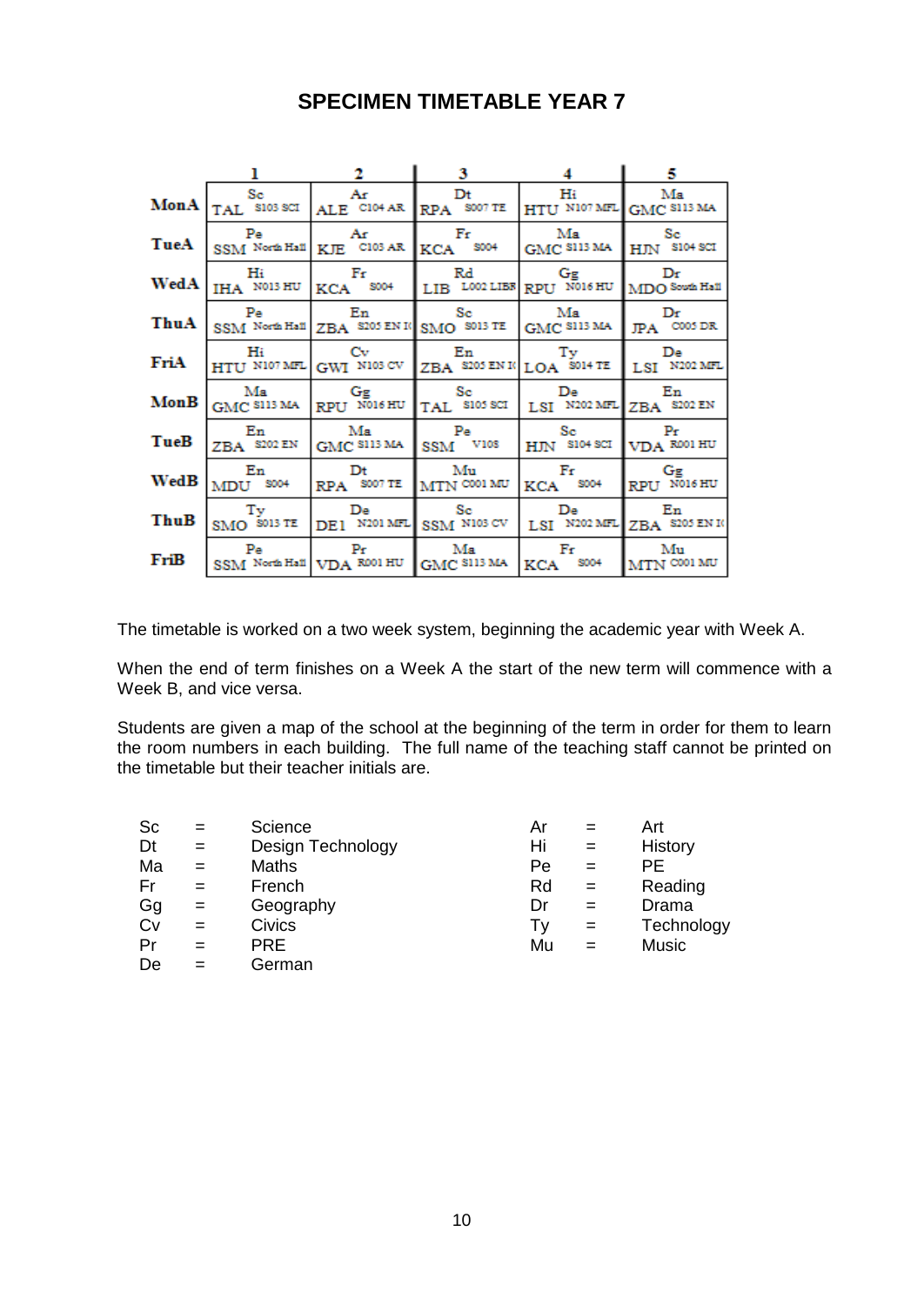## **ARRANGEMENTS FOR PURCHASE OF SCHOOL UNIFORM**

#### **UNIFORM**

Parents are able to purchase school uniform through the School Uniform Specialist website. In order to make purchases you will need to log onto [www.theschooluniformspecialist.com](http://www.theschooluniformspecialist.com/) and enter the login code **stm506** at the top right hand corner of the screen.

#### **UNIFORM LIST – BOYS**

Black blazer with school badge.

White shirt with school tie (tie is to end at the waist).

Regulation Black V-neck pullover with logo and long sleeves for all years (optional) (only available from the School Uniform Specialists)

Mid grey trousers, shoe length (available from the School Uniform Specialists) Traditional plain black, polishable school shoes, not trainers. Laced shoes must have black laces.

Dark grey or black socks.

Plain dark outer coat without logo. Leather and denim jackets are not acceptable. Coloured scarves and gloves but not luminous.

#### **PE**

Long sleeved rugby shirt (red and black) Polo shirt (red and black) Plain black shorts (no logos) Knee length red rugby socks (outdoor based activities) White sports style socks (indoor based activities) Trainers (for indoor activity) Football boots/stud/blade foot wear (for field and MUGA use) Red or black fleece top (optional) Red or black base layers are recommended under shirts, especially when activity is outside and the temperature is low.

#### **Practical Work**

Aprons - 1 white apron for hard technology + 1 butcher's striped apron for food technology

An old shirt for use in art lessons.

#### **GIRLS**

Black blazer with school badge.

Pink and white checked blouse with long or short sleeves.

Regulation grey school skirt (knee length) (only available from the School Uniform Specialists)

OR Mid grey trousers (from September 2021), shoe length (available from the School Uniform Specialists)

Regulation Black V-neck pullover with logo and long sleeves for all years (optional) (only available from the School Uniform Specialists)

Plain black seamless opaque tights or plain white ankle socks

Traditional, flat, polishable, plain black shoes, not trainers. Laced shoes must have black laces.

Plain dark outer coat without logo. Leather and denim jackets are not acceptable.